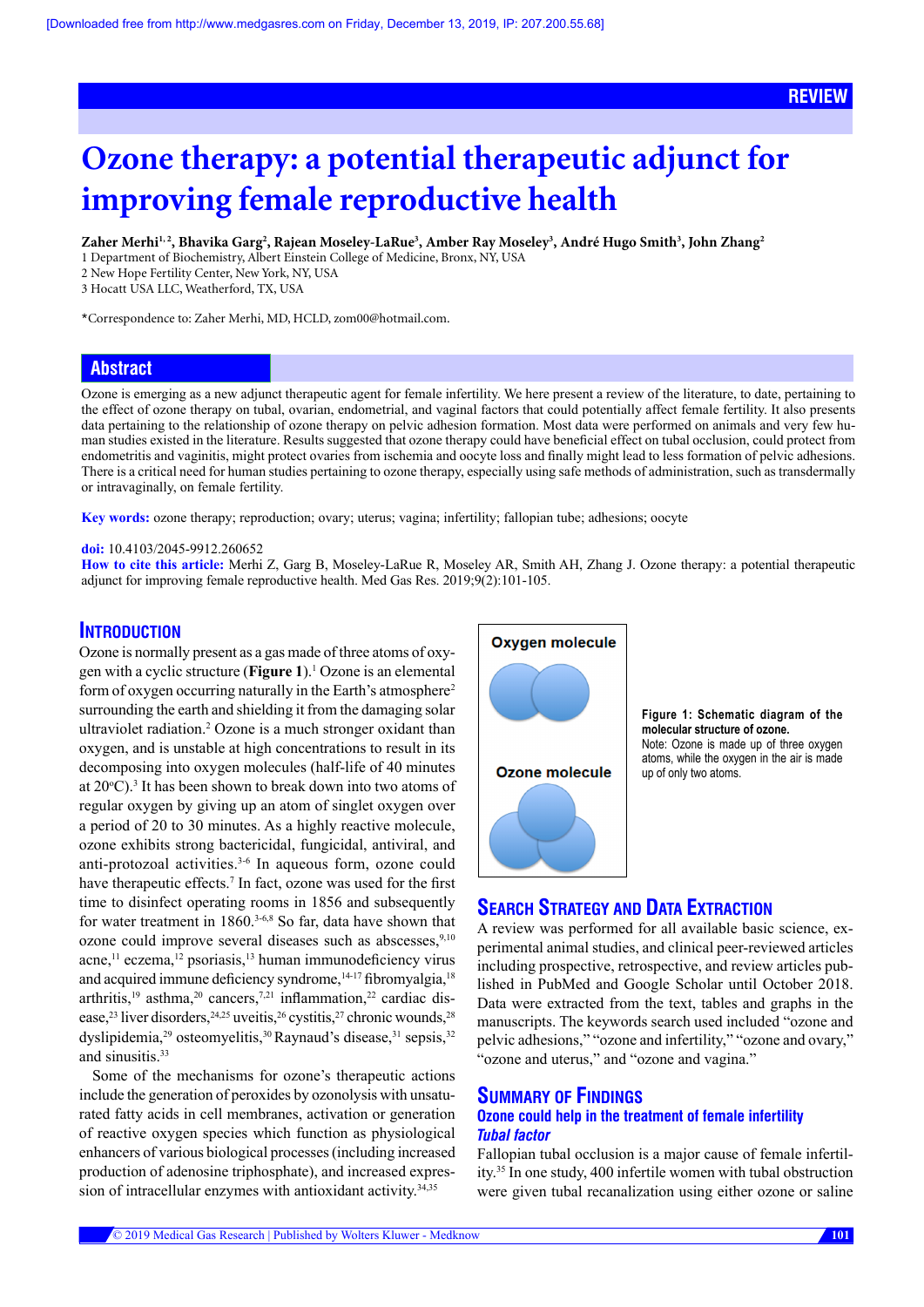#### Merhi et al. / Med Gas Res



(control) treatment.36 The results showed that postoperative distal tube recanalization rate (rate of clearing blockages) were significantly higher in the ozone group (56%) than in the control group (45%;  $P < 0.01$ ). Six months after the intervention, the overall recanalization rate was significantly higher in ozone group (93%) than control (79%;  $P < 0.01$ ). Additionally, the re-adhesion rates were significantly lower in the ozone group compared to the control group  $(P < 0.01)$ . More importantly, the pregnancy rate after 12 months of the intervention was significantly higher in the ozone group (59%) compared to the control group  $(43\%; P \le 0.05).^{36}$  These findings suggested that ozone therapy could represent a potential therapeutic agent for women with tubal infertility. Whether this treatment helps women avoid undergoing the costly assisted reproductive technology remains to be determined.

Pelvic inflammatory disease (PID) is a common condition that is characterized by infection and inflammation of the female upper genital tract, thus affecting the fallopian tubes (causing blockage and tubal infertility), uterus and adjacent pelvic structures. PID can also cause chronic pelvic pain and ectopic pregnancy. One study aimed at demonstrating the significant inhibition of PID as a result of the administration of ozone injected through the pelvic cavity in female rats.37 Mixed bacteria consisting of *Staphylococcus aureus*, *Escherichia coli*, and *M. urealyticum* were used to establish the acute PID female rat model. A grinding needle was pulled and drawn in the uterine cavity on several occasions to cause mechanical injury to the endometrial tissues. Antibiotics (levofloxacin) or ozone at concentrations of 45 μg/mL and 60 μg/mL was injected continuously for 7 days into the pelvic cavity of the rats with PID. Serum levels of interleukin (IL)-6, tumor necrosis factor (TNF)-α, intercellular cell adhesion molecule-1, immunoglobulin G (IgG), IgA and IgM, and complement C3 and C4 were measured. The uteri were removed and analyzed for endometrial inflammation. The results showed that IL-6 serum level in PID rats decreased with the increase of ozone concentration. The content of TNF- $\alpha$  and IL-6 decreased while that of IL-2 increased in PID rats injected with 45 μg/mL or 60 μg/mL ozone. Immunoglobulin content and immunologic function of PID rats were ameliorated after injection with 45 μg/mL or 60 μg/mL ozone, where the contents of IgG, IgA and IgM, C3 and C4, and the E-rosette formation rate and transformation rate of T lymphocyte in rats in the 45 μg/mL ozone, 60 μg/mL ozone and levofloxacin groups were markedly increased  $(P < 0.05)$ , the endometrial injury in PID rats was reduced after injection with 45 μg/mL or 60 μg/mL ozone, and finally IL-6 positive expression in the uterine tissue of PID rats was reduced after injection with 45 μg/mL or 60 μg/mL ozone. Taken together, the key findings of the study present evidence that ozone may aid in the treatment of PID and can represent a promising therapeutic agent for inflammatory diseases via inhibition of the necrosis of the endometrial epithelial cells and by alleviating the inflammatory reactions.<sup>37</sup>

## *Endometrial factor*

During childbirth in animals, the barriers of the vagina and cervix could get compromised, which could cause the bacteria to ascend into the genital tract leading to infections. The uterine responses between the endometrium and the embryo, causing infertility.38,39 Ozone has been tested as a possible treatment to reduce the inflammation observed in endometritis.<sup>3</sup> A study in cows assessed whether fertility rates increased postpartum following intrauterine ozone administration.<sup>40</sup> In that study, one group of cows were treated with ozonated foam into the uterus within 6 hours after calving and 24 hours later while the control group received no treatment. There was a voluntary waiting period for estrus to occur. Semen from six bulls of the Simmental breed was used equally between animals. Artificial inseminations were performed daily using thawed frozen semen until ovulation. The success of the treatment was measured by the number of days open (before achieving pregnancy) and the number of artificial inseminations needed to achieve pregnancy. Cows in the ozone treatment group had 1.3 times fewer days open and an average of 1.44 times fewer artificial inseminations until pregnancy compared to the control group ( $P < 0.05$ ). The authors hypothesized that it is plausible that [ozone therapy,](https://www.austinozone.com) *via* decreasing inflammation related to endometritis, could lead to healthier endometrial environment. In order to determine the influence of preventive application of two different ozone preparations (foam spray *versus* pearls) on reproductive efficiency in dairy cows with physiological puerperium,41 ozone pearls or ozone foam spray or no treatment (control group) was administered to cows during early puerperium, 24–48 hours after parturition. Artificial inseminations were performed using frozen-thawed semen. Assessment of reproductive outcome was done by monitoring the interval from calving to first insemination (days open to first service), relative pregnancy rate, first service conception rate, and all service conception rate. The relative rate of first service decreased in the control group by 38%. Cows treated with ozone spray became pregnant earlier and had better first service conception rate and all service conception rate. That study suggested that preventive ozone intrauterine application during early puerperal period, especially the foaming spray form of ozone preparations, improved the reproductive potential in dairy cows.

inflammation and bacterial infections can disrupt the immune

Another study evaluated uterine infections following dystocia and retained placenta by comparing the effect of ozone therapy to traditional antibiotic treatment in 139 ewes. $42$  In that study, there were five groups: control, retained placenta with ozone, retained placenta with antibiotics, dystocia with ozone, and dystocia with antibiotics groups. Ozone foam spray was applied into the body of the uterus for 2–3 seconds and intrauterine tablets of oxytetracycline hydrochloride were administered. The investigators measured the effect of the treatments by measuring the transversal uterine diameter using transrectal ultrasonography. Their findings demonstrated that the average transversal diameter of the uterus in the retained placenta with ozone group was higher (5.39 cm) than that in the control group (4.98 cm), and lower than that in the retained placenta with antibiotics group, which had a diameter of around 5.55 cm. The ozone treatment achieved better results than antibiotics therapy. There was a difference in the uterine diameter 25 days postpartum between the retained placenta with ozone and retained placenta with antibiotics groups ( $P \le 0.05$ ), but there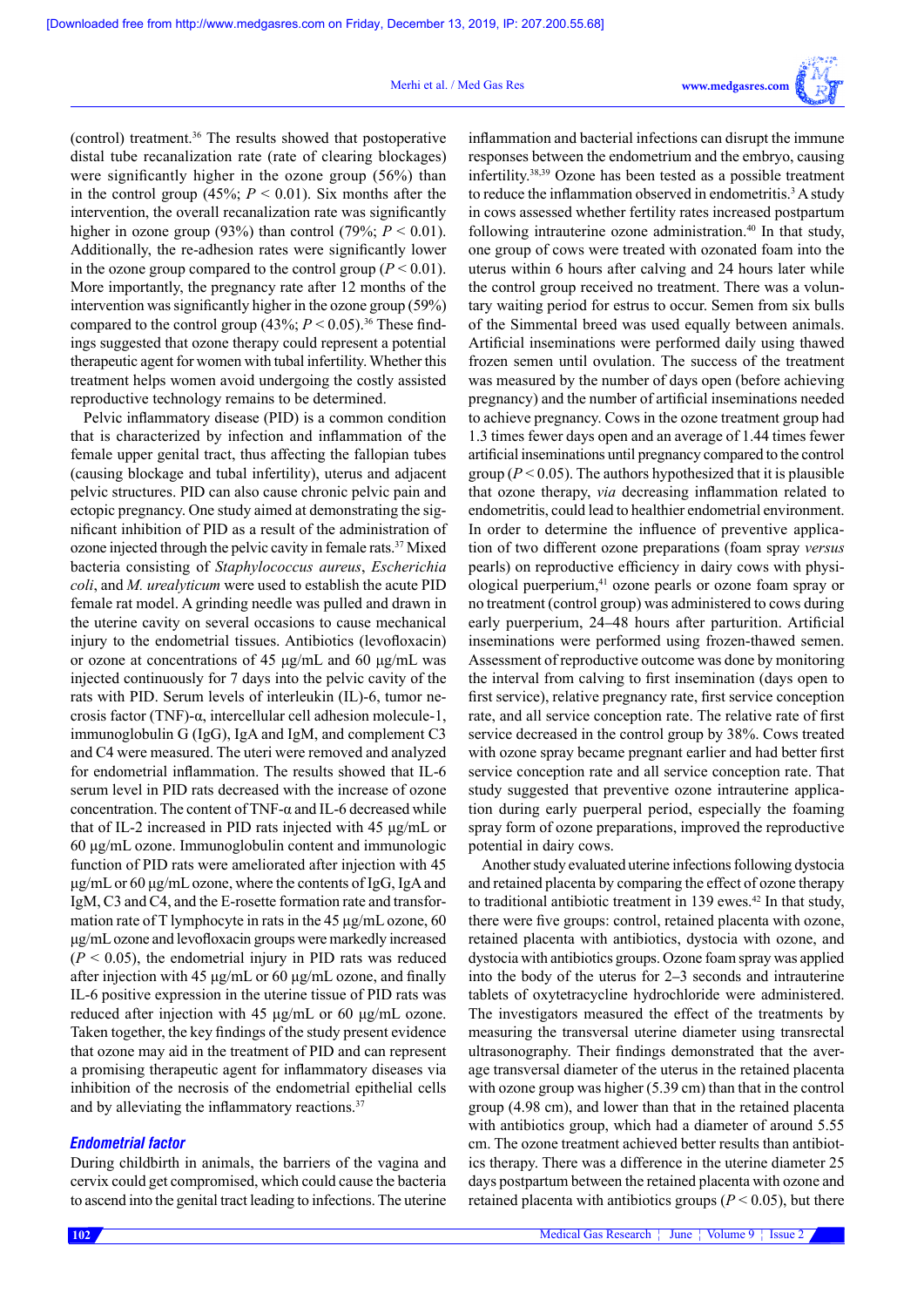was no difference in dystocia. That study showed that ozone preparations did not cause any negative side effects and seemed to be as effective, but not better than antibiotics.<sup>42</sup>

Retention of fetal membrane, the failure of fetal membrane removal within 6 to 8 hours after birth, is a post-parturient complication that might adversely affect reproductive potential due to endometrial factor. One study compared the efficiency of ozone therapy to antibiotics for retention of fetal membrane treatment in goats where they were treated with either ozone foam spray  $(n = 21)$  or with foaming oxytetracycline tablets  $(n=20).43$  Goats in both groups were mated successfully and became pregnant in the next kidding season. More specifically, the average parity and conception rates were similar. There was no significant difference in the average number of kids per ewe between the ozone therapy and antibiotics groups (*P*  $> 0.05$ ).<sup>43</sup> That study highlights the advantage of using ozone therapy instead of antibiotics because it avoids the incidence of bacterial resistance in consumers of foodstuffs of goat origin, and there is no withdrawal period for milk, meat and other tissues.

### *Vaginal factor*

One of the causes of infertility is inflammation of the genitalia. A study tested the effect of ozone therapy in infertile women of inflammatory etiology.44 There were two treatment groups: primary infertility and secondary infertility. Women (*n* = 56, 50 of whom had infertility) revealed many infections such as chlamydiosis, mycoplasmosis, ureaplasmosis, herpes simplex and cytomegalovirus infection. The patients underwent a 12-day course of ozone therapy that included refraining from sexual intercourse, minor autohemotherapy with ozonated blood, vaginal application with ozonated distilled water, intravenous insufflation of ozonated isotonic normal saline. One hundred percentage of chlamydiosis (*n* = 36) and mycoplasmosis (*n* = 18) infections was eliminated. Most of the ureaplasmosis (30 out of 33 cases) and gardnerellesis (19 out of 21 cases) cases were cured. Five out of seven (71%) patients with herpes simplex and cytomegalovirus infection were cured. Eight out of 50 infertile women conceived within three months of the full ozone therapy course. Thus ozone therapy can be very useful in the treatment of genital inflammatory diseases potentially improving fertility.

Urovagina is the collection of urine in the cranial portion of vagina, causes pooling of urine around the cervix, ultimately leading to vaginitis and endometritis that potentially lead to lower embryo viability and infertility.45 One study compared traditional treatment to ozone therapy<sup>46</sup> where 1219 cows with urovagina were treated with either saline (control) flush, or antibiotics (streptomycin) flush, or ozone therapy flush within the vagina and the uterus. Each group was inseminated up to five times until pregnancy (insemination with frozen sperm from two bulls to keep the lowest possible number of variations). If the cows were not pregnant by the fifth artificial insemination, they were then deemed infertile and culled (sent to be slaughtered). The success of the treatment was measured by the number of days open (before achieving pregnancy) and the number of artificial inseminations needed to achieve pregnancy. The group that received ozone therapy

flush had the shortest period of days open, the fewest number of inseminations until pregnancy and the smallest number of culled cows ( $P < 0.05$  for all). These findings indicated that ozone therapy flush coupled with intracornual insemination presents an effective treatment option for urovagina and could lead to successful pregnancies.

## *Ovarian factor*

Ovarian torsion is not an uncommon problem in reproductiveaged women and it causes a reduced blood flow to the ovary causing oocyte death and lower fertility especially when the treatment involves oophorectomy.47,48 Patients can be treated by detorsion of the adnexa to preserve the ovary but this causes several negative consequences, like ischemia/reperfusion injuries. Ischemia leads to increased levels of lactic acid and hypoxanthine while reperfusion causes the formation of free oxygen radicals, which cause abnormal pathologic changes in the ovarian tissue.<sup>48</sup> A study in rats investigated the effect of ozone therapy in ovarian ischemia/reperfusion injury.49 There were three groups of animals: a sham group (controls) where the right ovary was fixed and removed after 2 hours, a torsion group where the right ovary underwent  $720^\circ$  torsion for 2 hours, followed by 2 hours reperfusion and then oophorectomy and the ozone group which underwent  $720^\circ$  torsion for 2 hours, then ozone therapy was given for 10 minutes before reperfusion, 2 hours reperfusion and then oophorectomy. Tissue samples were analyzed for malondialdehyde (MDA), nitric oxide, and total sulfhydryl levels. Examination of the ovarian and periovarian sections was performed to determine the levels of congestion, hemorrhage, interstitial edema, and polymorphonuclear neutrophilic infiltrations. There was no significant difference observed between the sham group and the torsion group ( $P > 0.05$ ). The ozone group had increased levels of nitric oxide, which could be ovary-protective after torsion, and also showed decreased levels of congestion and interstitial edema. MDA levels were significantly lower in the ozone group compared to the torsion and sham groups, but nitric oxide and total sulfhydryl values were higher in the ozone group compared to the torsion group ( $P < 0.05$ ). Finally, MDA levels were lower in the ozone group compared to the sham group  $(P < 0.05)$  and no difference was present in nitric oxide and total sulfhydryl between the ozone group and sham group ( $P > 0.05$ ). These results suggested that ozone therapy might decrease ischemia/reperfusion injury thus offering an option to an ovary-sparing approach to ovarian torsion.49

A similar study investigated the effect of two antioxidant agents, ozone and ellagic acid, on ischemia/reperfusion injuries developed from ovarian torsion-detorsion animal model.<sup>50</sup> Ellagic acid has antioxidant and anti-inflammatory effects. In that study, rats were sacrificed then their ovarian tissue samples were histopathologically examined for MDA, glutathione reductase, catalase, and superoxide dismutase (SOD) levels. Tissue damages represented by hemorrhage, congestion, edema, and inflammation were also examined. The MDA, glutathione reductase, and catalase values of the ischemia/ reperfusion group were significantly higher compared to the control group ( $P \le 0.001$ ). The antioxidant enzyme activity and MDA levels in the ovarian tissue decreased in the ozone,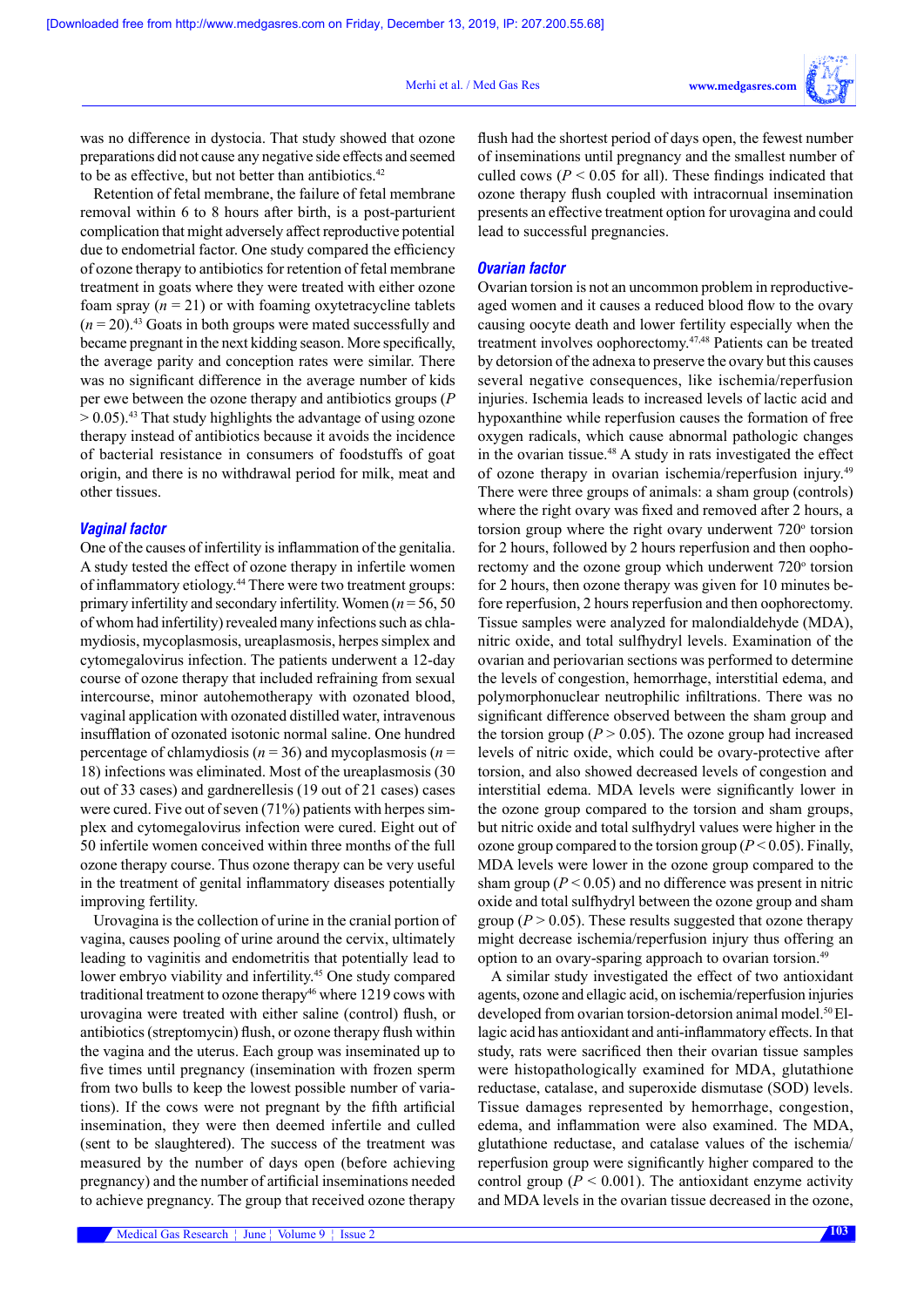#### Merhi et al. / Med Gas Res



ellagic acid and ozone + ellagic acid groups ( $P < 0.05$ ). Histopathological examination revealed that tissue damage in the ozone, ellagic acid and ozone + ellagic acid groups decreased in comparison with the ischemia/reperfusion group  $(P < 0.05)$ . Thus, these results showed that both ozone and ellagic acid, used separately or together, can be useful in the treatment of ovarian tissue injury due to ischemia/reperfusion.<sup>50</sup>

## *Pelvic adhesions*

Ischemia or peritoneal injuries can cause postoperative intraabdominal adhesions, which could result in pelvic pain and potentially infertility.51 It is well know that oxidative stress plays an important role in adhesion formation<sup>51</sup> while ozone therapy reduces inflammation and increases antioxidant enzyme activities like glutathione peroxidase and SOD activity by altering reactive oxygen species production.<sup>1</sup> One study evaluated the efficacy of ozone therapy in a female Wistar rat model of experimental uterine adhesion (EUA) by using bipolar coagulation on the uterine horns and corresponding pelvic sidewall parietal peritoneum. The investigators hypothesized that ozone therapy might have protective effects on postoperative intra-abdominal adhesions. There were three groups of animals in that study: sham, EUA, and EUA + ozone therapy groups. The ozone therapy was given intraperitoneally at 0.7 mg/kg daily as a single dose for 3 days following by measurement of uterine parameters including MDA, SOD, and glutathione peroxidase levels and peritoneal fluid TNF- $\alpha$ levels. The results showed that the  $EUA + ozone$  therapy group had significantly lower macroscopic adhesion score and lower peritoneal TNF-α levels compared to the EUA group (*P* < 0.001). The alterations in uterine MDA, SOD and glutathione peroxidase induced by EUA were all significantly reversed by ozone therapy  $(P < 0.001, P = 0.003, P = 0.002$ ; respectively). The authors concluded that ozone therapy could attenuate postoperative uterine adhesions by modulating TNF-α levels and by altering the oxidative state.

## **CONCLUSION**

The current literature showed that most of the studies to date were performed on animal models and that there is a critical need to assess the effect of ozone, administered safely and particularly given transdermally and vaginally, on female reproduction (**Figure 2**). Future studies should be prospective in nature and should assess the impact of ozone therapy on oocyte quality and quantity in women undergoing fertility treatment, especially those who had poor prognosis due to low ovarian reserve. Additionally, since having a thin endometrial lining is not uncommon during fertility treatment and since this problem could be frustrating for both physicians and their patients, it is worthwhile developing studies to evaluate the action of ozone on thickening the endometrial lining especially that ozone causes vasodilatation and increases tissue blood flow. Finally, it was noted that no studies to date have considered ozone therapy in the setting of unexplained recurrent pregnancy loss, a problem where efforts to date has not shown any promise; thus studies testing ozone therapy as a potential therapeutic agent in this setting are critically needed.



**Figure 2: Mechanisms by which ozone might improve female reproduction.** Note: IL-6: Interleukin-6; TNF-α: tumor necrosis factor-α.

#### **Author contributions**

The authors contributed to the development and writing of the manuscript. Literature search: ZM, BG, JZ; topic development: RML, ARM, AHS; manuscript writing, figures production: ZM, BG, JZ, RML, ARM, AHS. ZM, BG, and JZ approved the final version of the manuscript.

#### **Conflicts of interest**

AHS is the founder and Co-CEO of HOCATT USA. ARM is the Chief Executor Officer of Hocatt USA. RML is the Chief Operational Officer and Medical Director of Hocatt USA. ZM acts as a paid consultant for Hocatt USA, but he was not paid to write this manuscript. JZ and BG have nothing to disclose. **Financial support** 

None.

#### **Copyright license agreement**

The Copyright License Agreement has been signed by all authors before publication.

**Plagiarism check** 

Checked twice by iThenticate.

**Peer review**

Externally peer reviewed.

**Open access statement**

This is an open access journal, and articles are distributed under the terms of the Creative Commons Attribution-NonCommercial-ShareAlike 4.0 License, which allows others to remix, tweak, and build upon the work non-commercially, as long as appropriate credit is given and the new creations are licensed under the identical terms.

## **References**

- 1. Bocci VA. Scientific and medical aspects of ozone therapy. State of the art. *Arch Med Res.* 2006;37:425-435.
- 2. Cicerone RJ. Changes in stratospheric ozone. *Science.* 1987; 237:35- 42.
- 3. Đuričić D, Valpotić H, Samardžija M. Prophylaxis and therapeutic potential of ozone in buiatrics: Current knowledge. *Anim Reprod Sci.*   $2015:159:1-7$
- 4. Yamayoshi T, Tatsumi N. Microbicidal effects of ozone solution on methicillin-resistant Staphylococcus aureus. *Drugs Exp Clin Res.* 1993;19:59-64.